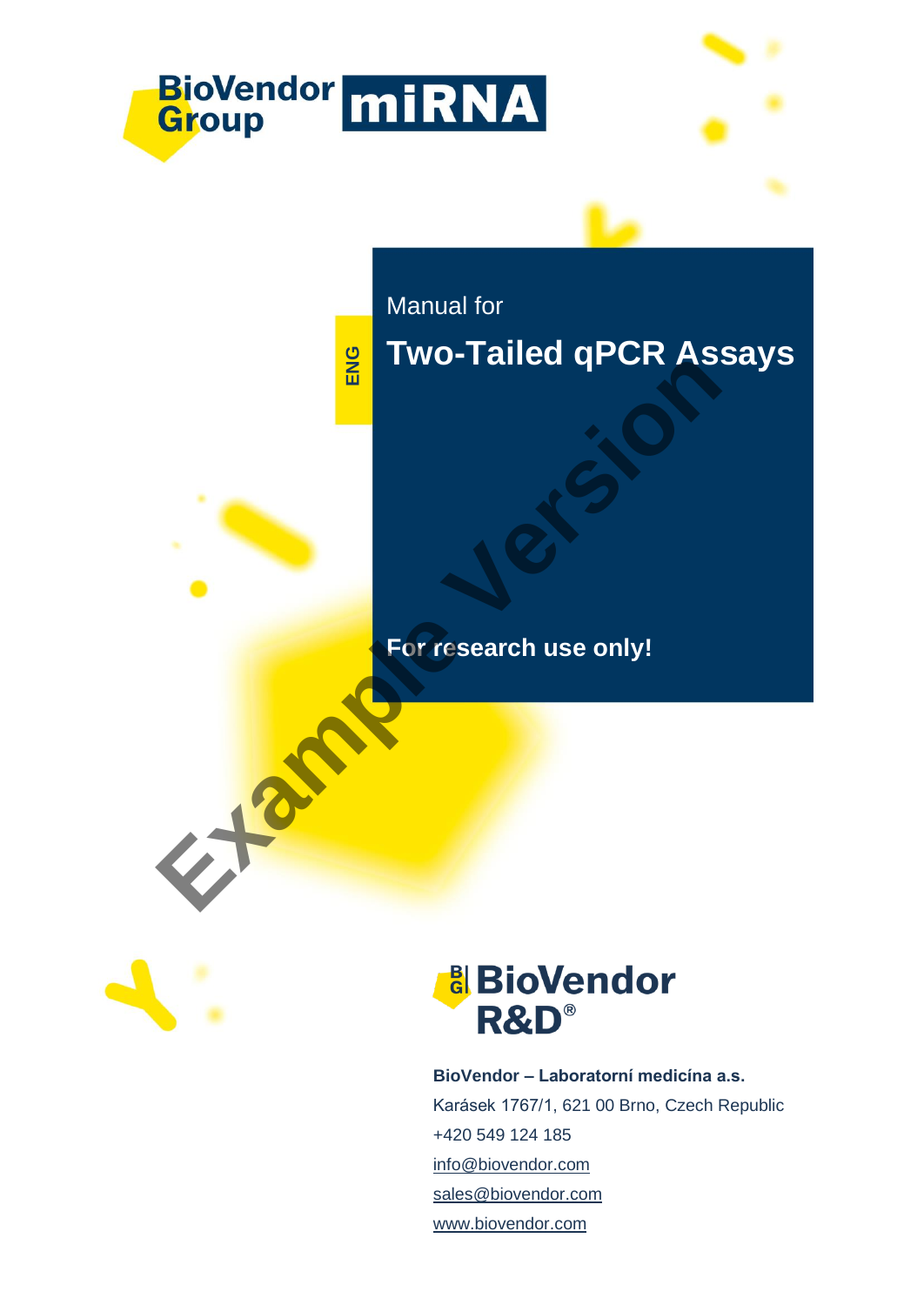| 1.             | <b>DESCRIPTION</b>                | $\overline{\mathbf{3}}$ |
|----------------|-----------------------------------|-------------------------|
| 2.             | <b>STORAGE, EXPIRATION</b>        | $\overline{\mathbf{3}}$ |
| 3.             | <b>ASSAY PRINCIPLE</b>            | $\overline{\mathbf{4}}$ |
| 4.             | <b>RECOMMENDED MATERIAL</b>       | $\overline{\mathbf{4}}$ |
| 5.             | <b>ASSAY PROCEDURE</b>            | 5 <sup>5</sup>          |
| 6.             | <b>FREQUENTLY ASKED QUESTIONS</b> | $6\phantom{a}$          |
| $\mathbf{7}$ . | <b>EXPLANATION OF SYMBOLS</b>     | $\overline{7}$          |
|                |                                   |                         |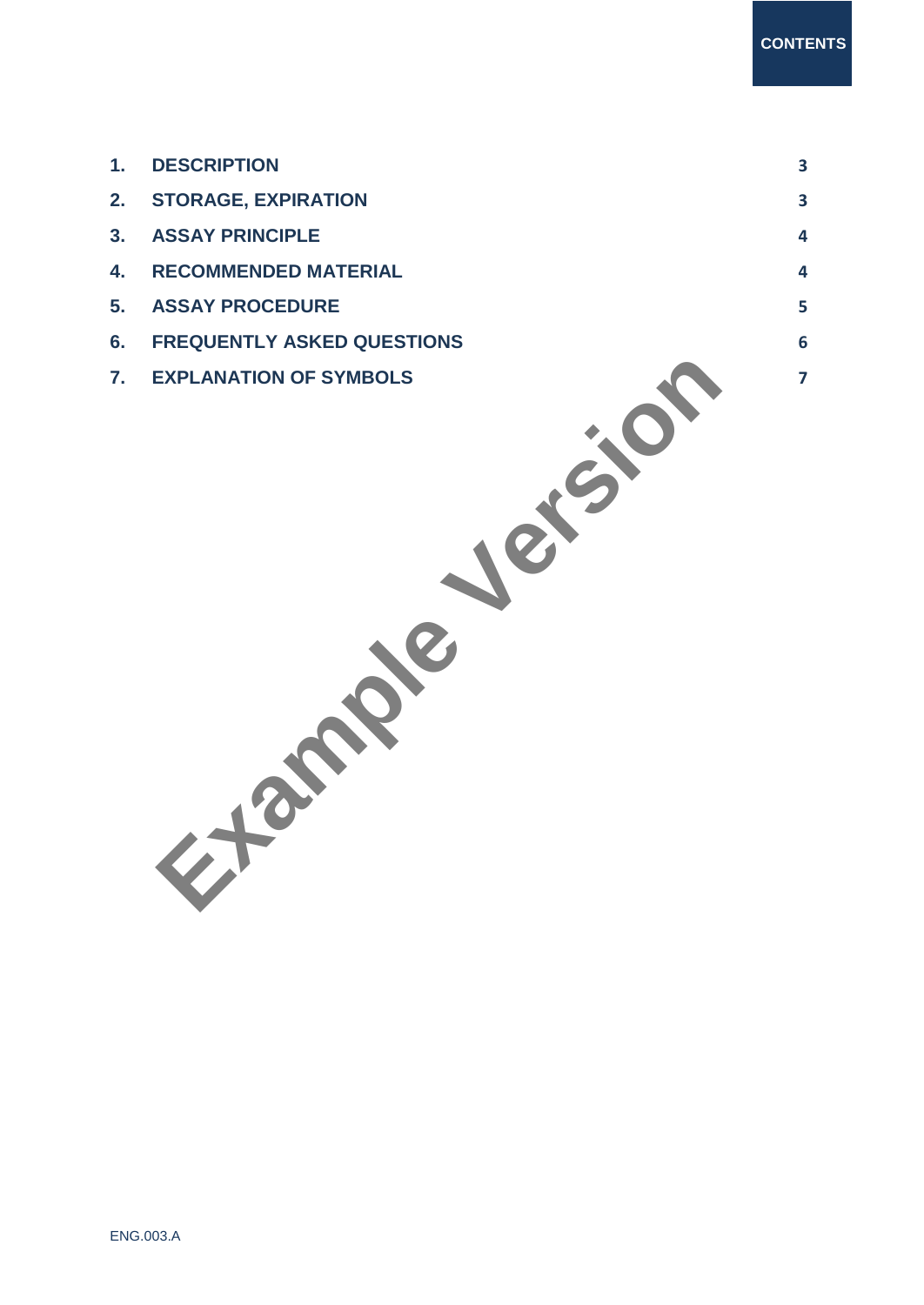## <span id="page-2-0"></span>**1. DESCRIPTION**

#### **This product data sheet is valid for all available Two-Tailed qPCR Assays.**

TT-qPCR assays are designed for detection and accurate quantification of microRNA targets with real-time cyclers capable to detect at SYBR/FAM channel and which do not require using of ROX as passive reference dye.

For use in qPCR instruments enabling the use of ROX dye it is necessary to set the *Passive reference to none.*

The kits are suitable for detection of miRNAs isolated from different biological samples, including serum, plasma, blood, urine, tissues etc.

The users are supposed to choose an appropriate kit for RNA isolation themselves, depending on the sample type. For RNA isolation, use e.g. BioVendor RNA Isolation Kits: www.biovendor.com/mirna-isolation-kits Serum, plasma, blood, urine, tissues etc.<br>
The users are supposed to choose an appropriate kit for RNA isolation<br>
the sample type. For RNA isolation, use e.g. BioVercom RNA Isolation<br>
<u>www.biovendor.com/mirma-isolation-kit</u>

### <span id="page-2-1"></span>**2. STORAGE, EXPIRATION**

The kits are to be transported and stored at temperatures ranging from -15 °C to -70 °C. Temperatures above this range may adversely affect the performance of this kit.

The kits remain stable for 12 months from the date of manufacturing at the temperature of -20 °C.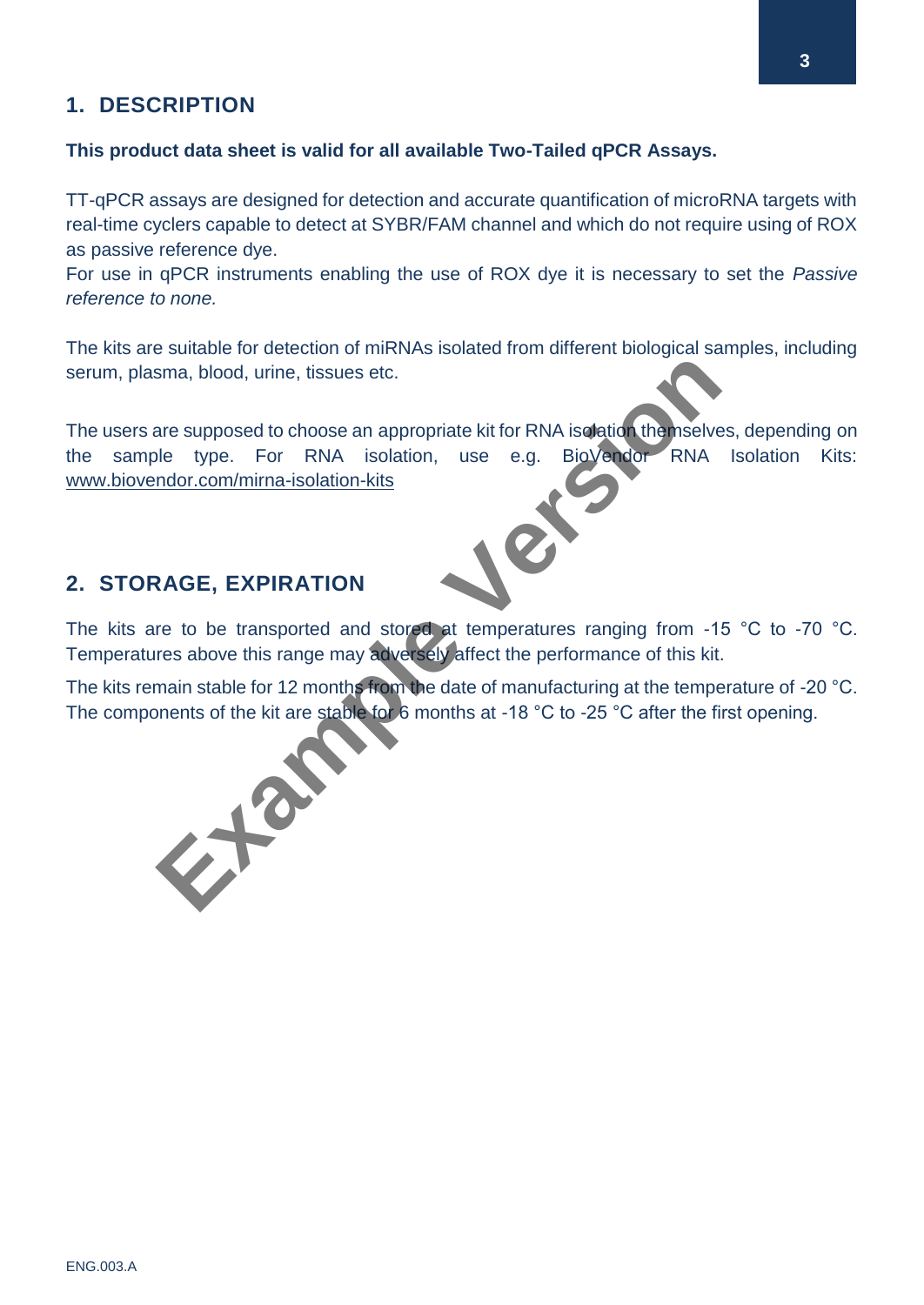# <span id="page-3-0"></span>**3. ASSAY PRINCIPLE**

Two-Tailed qPCR uses one Two-tailed RT primer which consists of two hemiprobes,

3´-hemiprobe and 5´-hemiprobe connected by a folded tether (A). The Two-tailed RT primer binds to different stretches of the microRNA (B). While each hemiprobe is too short to bind the microRNA, when both hemiprobes are complementary to their target miRNA, they bind cooperatively and specifically. Binding is exceeding specific, as a mismatch is much more profound in a short hemiprobe. The cDNA formed after Reverse Transcription (C) can then be PCR amplified using two sequence specific PCR primers (D). **SYBR fluorescent dye is used for the detection**. High melting resolution analysis can be used for non-specific products detection.



<span id="page-3-1"></span>

| <b>Name of product</b>                                                 | <b>Catalogue number</b> |
|------------------------------------------------------------------------|-------------------------|
| miR-TT-PRI<br>(set of specific primers: 1 x RT primer, 2 x PCR primer) | RDTT(MIMAT number)PRI   |
| Two-Tailed cDNA Synthesis System 50 rxn (RT)                           | RDTTRT50                |
| Two-Tailed qPCR Master Mix 150 rxn (qPCR)                              | RDTTPCR150              |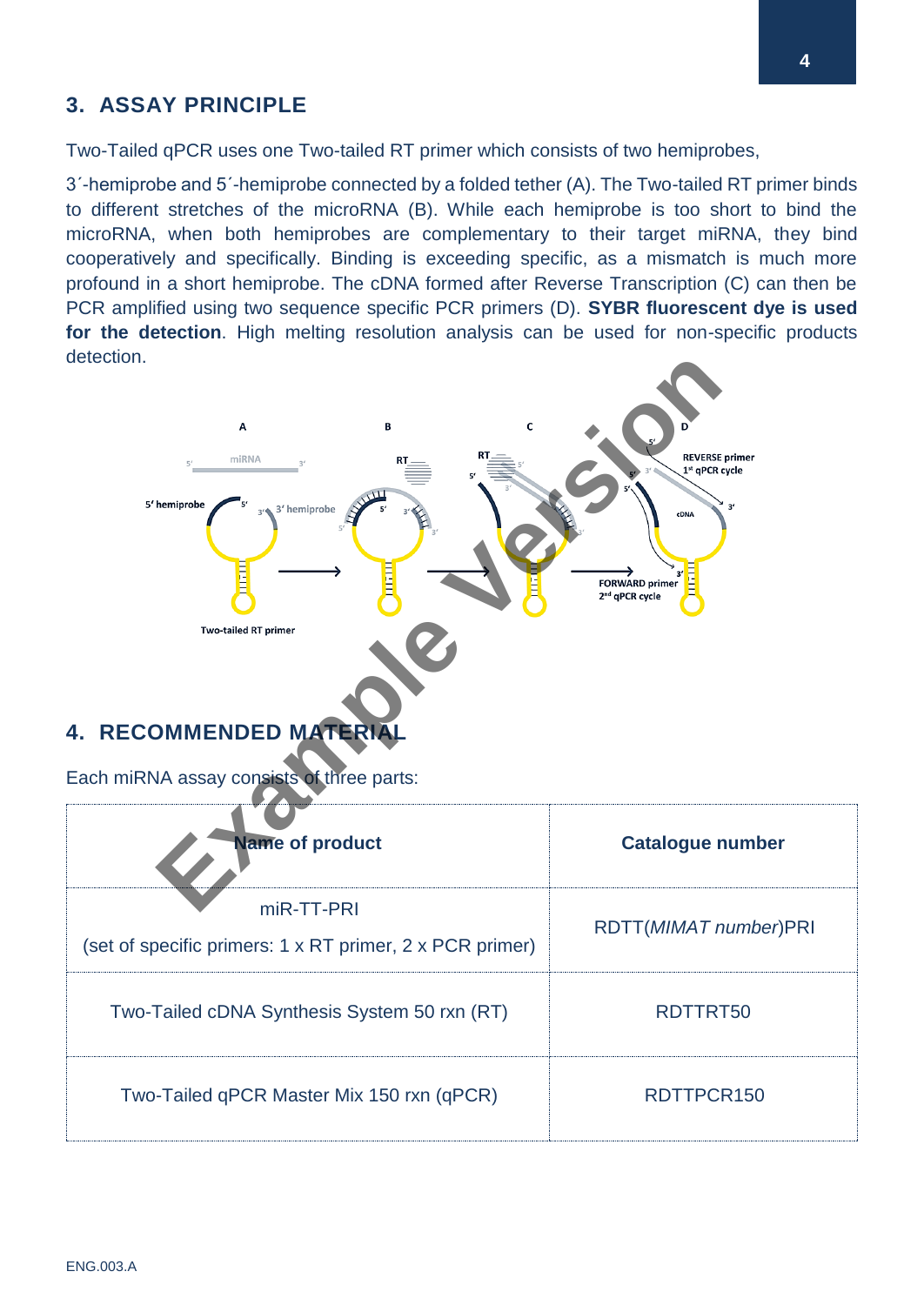# <span id="page-4-0"></span>**5. ASSAY PROCEDURE**

#### **5.1 REVERESE TRANSCRIPTION**

It is necessary to use RT primer from the miR-TT-PRI kit containing set of specific primers and the Two-Tailed cDNA Synthesis System 50 rxn, Cat. No RDTTRT50, which contains RT mix (10x), RT Enzyme and Nuclease Free Water.

1) Thaw and mix the following components for 1 reaction. Keep RT Enzyme on ice! Avoid vortexing of RT Enzyme.

| <b>Component</b>            |                                                                                             | <b>Volume</b>        |
|-----------------------------|---------------------------------------------------------------------------------------------|----------------------|
| RT Mix (10x)                |                                                                                             | $2.00$ µ             |
| <b>Nuclease Free Water</b>  |                                                                                             | 11.75 µl             |
| RT primer                   |                                                                                             | $0.25$ µl            |
| <b>RT</b> Enzyme            |                                                                                             | $2.00$ $\mu$         |
| $RNA (1 \mu g - 10 \rho g)$ |                                                                                             | $4.00$ µl            |
|                             |                                                                                             |                      |
| <b>TOTAL</b>                | Perform the Reverse Transcription on the mocycler or thermoblock according to the following | 20.00 µl             |
|                             |                                                                                             |                      |
| <b>Step</b>                 | <b>Temperature</b><br>25 °C                                                                 | <b>Time</b><br>5 min |
| $\overline{2}$              | 50 °C                                                                                       | $15$ min             |
| $\mathbf{3}$                | 85 °C                                                                                       | 5 min                |
| protocol:                   | 4 °C                                                                                        | infinite hold        |

| <b>Step</b> | <b>Temperature</b> | <b>Time</b>      |
|-------------|--------------------|------------------|
|             | 25 °C              | 5 min            |
| c           | 50 °C              | $15 \text{ min}$ |
|             | 85 °C              | 5 min            |
|             | 4 °C               | infinite hold    |

3) Dilute the resulting cDNA by adding 80 µl nuclease free water. Undiluted cDNA can be stored at -20 °C for up to 4 weeks. Please avoid repeated freeze -thaw cycles.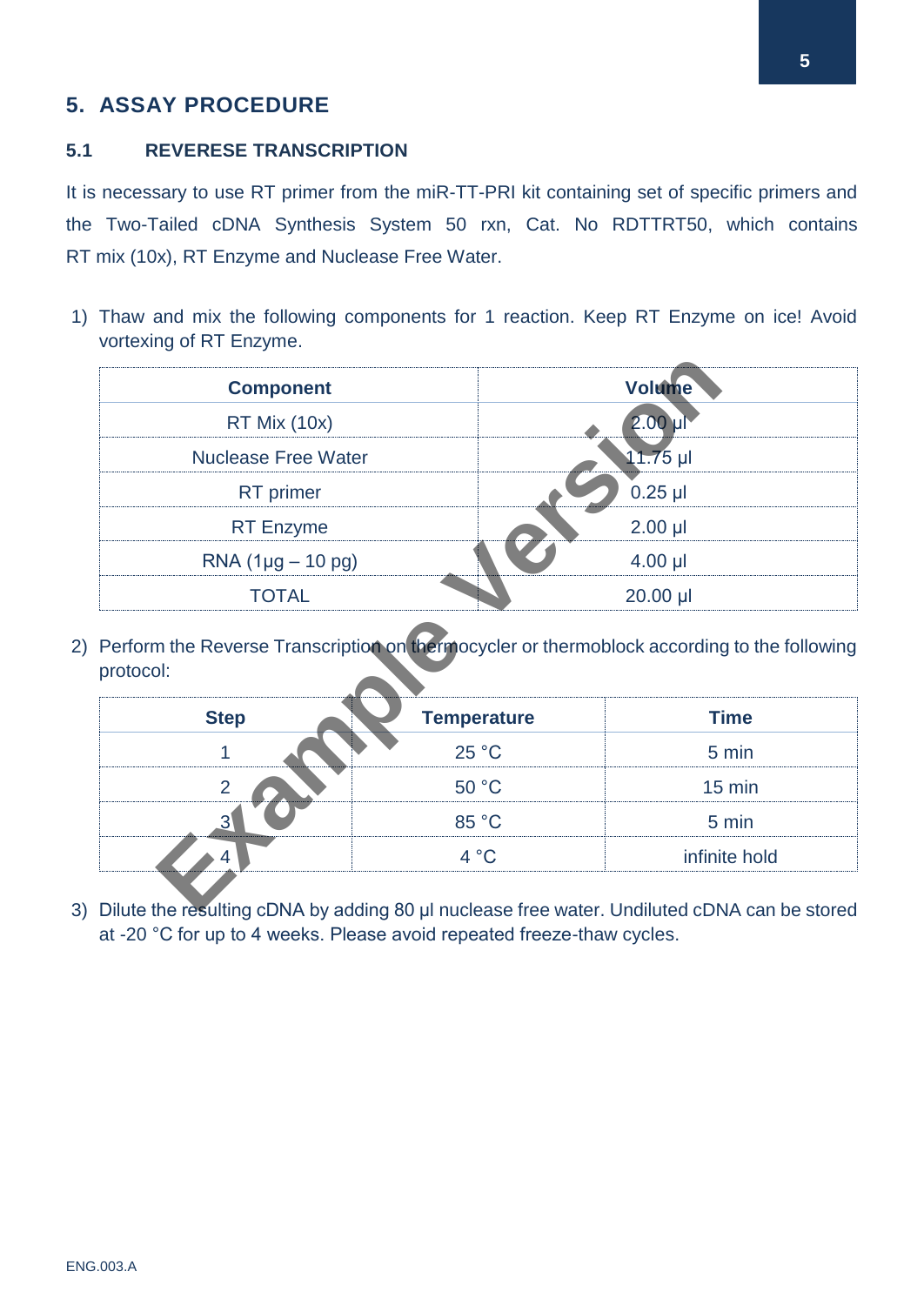#### **5.2 QUANTITATIVE qPCR AMPLIFICATION AND DETECTION**

It is necessary to use PCR primers (PCR Primer F and PCR Primer R) from the miR-TT-PRI kit containing set of specific primers and the Two-Tailed qPCR Master Mix 150 rxn kit, Cat. No RDTTPCR150, which contains PCR mix (2x) and Nuclease Free Water.

Quantitative qPCR is done with individual reactions for each miRNA or sncRNA target. No multiplexing is possible! Triplicates of PCR reaction are recommended to each sample of every target.

- **Component Volume** PCR Mix  $(2x)$  10.0  $\uparrow$  10.0  $\uparrow$ Nuclease Free Water 5.2 µ PCR Primer F 0.4 µl PCR Primer R 0.4 µl cDNA 4.0 µl TOTAL 20.0 µl
- 1) Thaw and mix the following components for 1 reaction:

| <b>Component</b>                                                          |                      | Volume           |  |  |  |
|---------------------------------------------------------------------------|----------------------|------------------|--|--|--|
| PCR Mix (2x)                                                              |                      | $10.0 \mu$       |  |  |  |
| <b>Nuclease Free Water</b>                                                |                      | 5.2 <sub>1</sub> |  |  |  |
| <b>PCR Primer F</b>                                                       |                      | $0.4$ µl         |  |  |  |
| <b>PCR Primer R</b>                                                       |                      | $0.4$ $\mu$      |  |  |  |
| <b>cDNA</b>                                                               |                      | $4.0$ µl         |  |  |  |
| <b>TOTAL</b>                                                              |                      | $20.0$ $\mu$     |  |  |  |
| 2) Perform polymerase chain reaction according to the following protocol: |                      |                  |  |  |  |
| <b>Step</b>                                                               | <b>Temperature</b>   | <b>Time</b>      |  |  |  |
| 1                                                                         | 95 °C                | 30 <sub>s</sub>  |  |  |  |
| $\overline{2}$                                                            | 95 °C                | 5 <sub>s</sub>   |  |  |  |
| 3                                                                         | 60 °C                | 15 <sub>s</sub>  |  |  |  |
| 4                                                                         | 72 °C                | 10 s (SYBR/FAM)  |  |  |  |
|                                                                           | GO TO 2              | 40x repetition   |  |  |  |
| 6                                                                         | Melting curve (SYBR) |                  |  |  |  |

3) Analyse results (Ct and Melting temperature) according to your thermocycler software.

## <span id="page-5-0"></span>**6. FREQUENTLY ASKED QUESTIONS**

Frequently asked questions are available on our website:

<https://www.biovendor.com/two-tailed-rt-qpcr>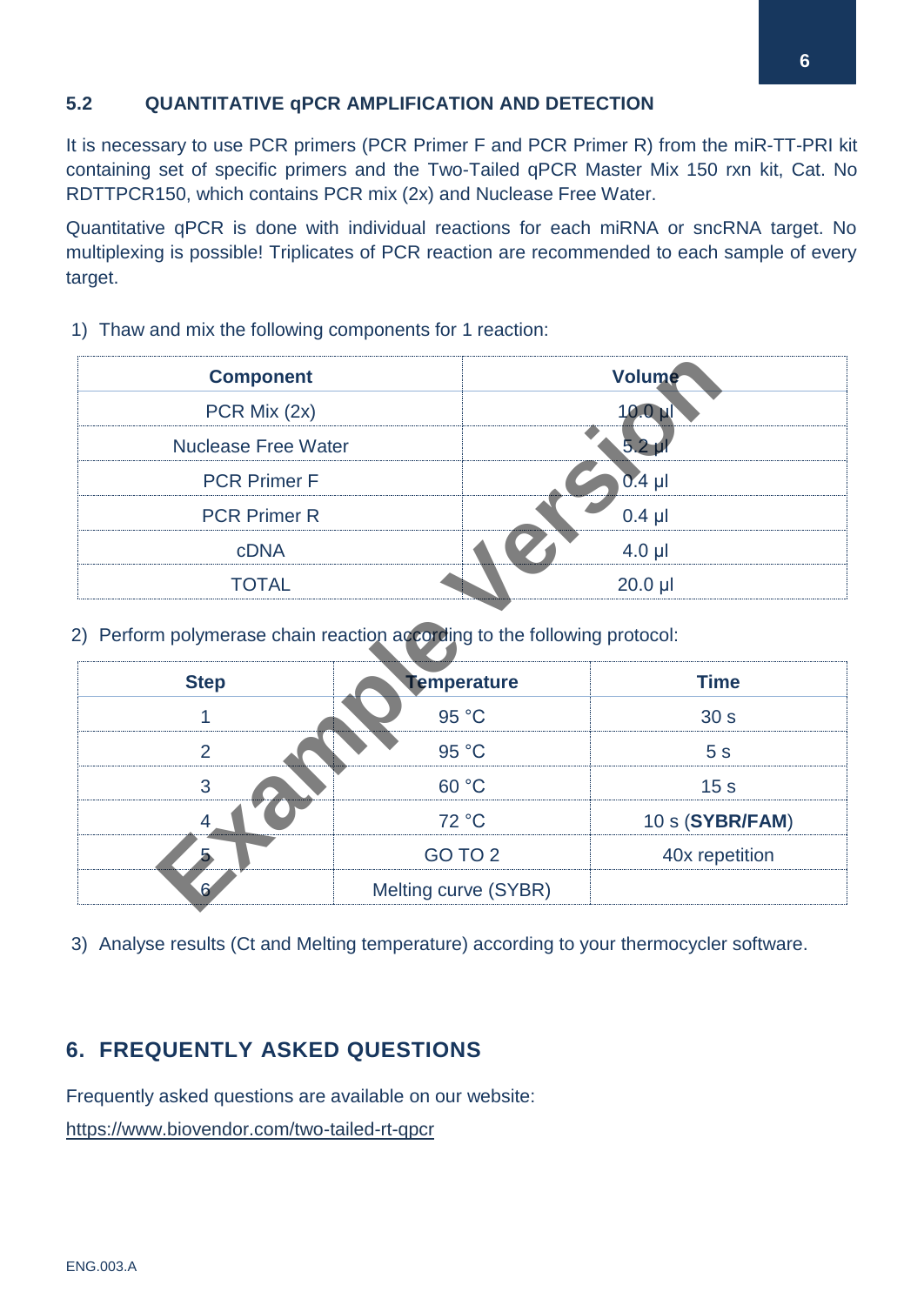# <span id="page-6-0"></span>**7. EXPLANATION OF SYMBOLS**